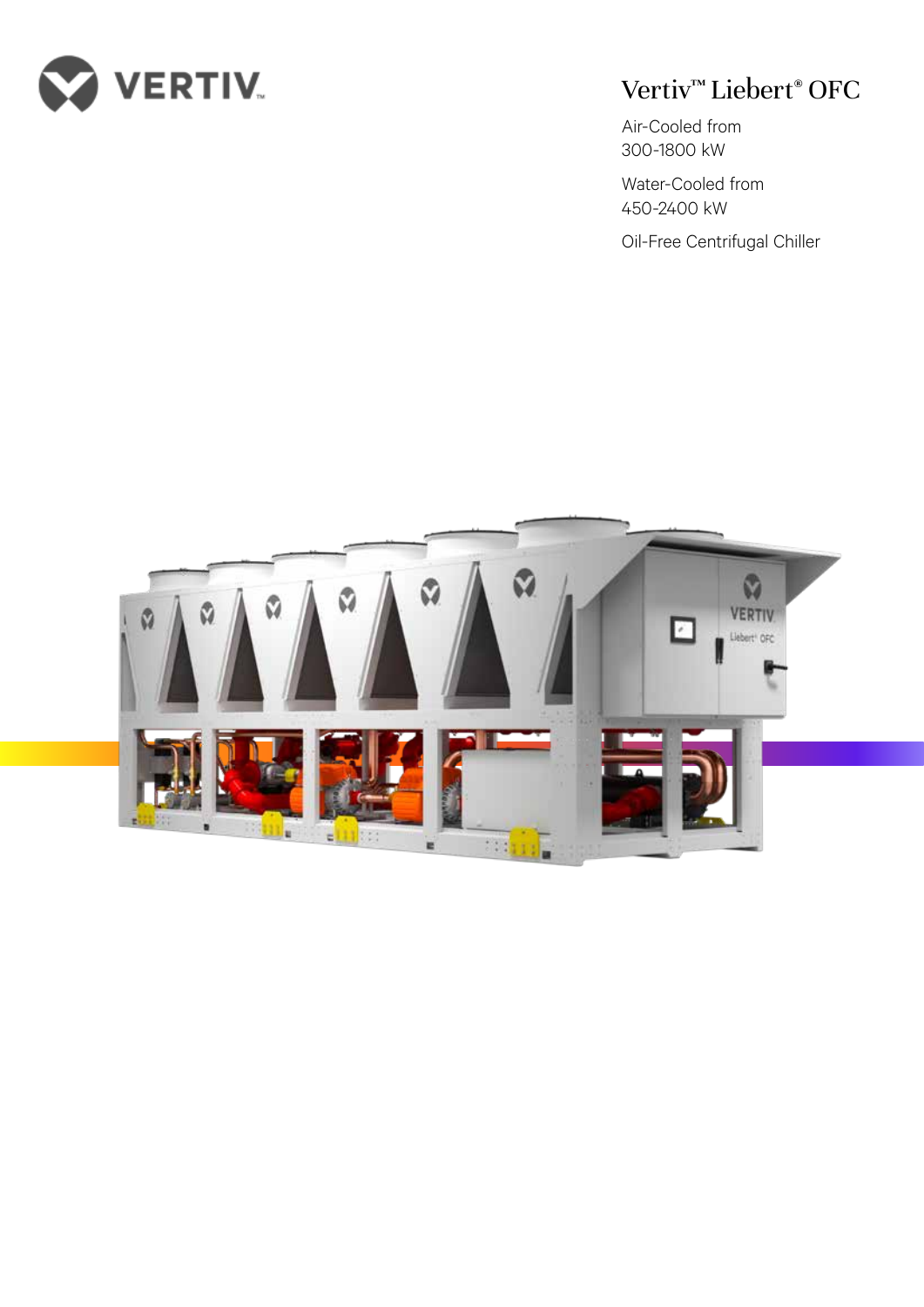## *Efficient and Effective Thermal Management for All Data Center Configurations*

**The Vertiv™ Liebert® OFC is a range of chillers based on the oil-free magnetic levitation compressor technology, specifically designed for the data center application.** 

Available in air-cooled, water-cooled, or air-cooled freecooling versions, these chillers are suitable for all data center configurations and the different climate conditions around the world.

They are designed for cutting energy consumption and increasing overall energy efficiency across the thermal management system.

In fact, the Liebert OFC uses the most efficient compressor technology available in the market today, minimizing partial power usage effectiveness (pPUE) values and allowing a reduction

## **Value of Liebert OFC Chillers**

### **Features**

- Oil-free, variable-speed centrifugal compressor with magnetic levitation technology
- Low GWP refrigerant (HFO R1234ze)
- Direct drive, electronically commutated (EC) fans
- Micro-channel condenser
- Freecooling finned coils integrated into condenser module
- Flooded or dry evaporator
- Variable water flow operation
- Fast Restart function
- Low in-rush current per compressor
- Configurable electrical panel

in annual energy usage from 20-50 percent when compared to traditional screw or scroll compressor technology.

The oil-free compressors of the Liebert OFC chillers are also more compact and lightweight than those used with traditional technology.

Reducing carbon dioxide as a result of lower electricity consumption and using a refrigerant with a low global warming potential (GWP) makes the Liebert OFC an environmentally friendly solution that supports sustainability.

The Liebert OFC is also an easy choice for all top-tier data centers as any of the chiller versions can be adapted to the needs of your specific configuration and application.

## **How You Benefit**

- Minimized energy consumption
- Maximized efficiency
- Reduced energy costs
- Sustainable solution for the environment
- Minimized friction and sound emission for ultra-quiet operation
- Minimized maintenance
- Quickened restart after a power outage and reduced costs related to buffer tank sizing
- y Improved reliability
- Reduced electrical infrastructure and installation cost savings

## **Chiller Versions**

#### **Air-Cooled:**

- y From 300-1800 kW
- From 1-4 compressors
- From 6-24 fans

#### **Air-Cooled Freecooling:**

- y From 300-1400 kW
- From 1-3 compressors
- From 6-22 fans

#### **Water-Cooled:**

- y From 450-2400 kW
- From 1-5 compressors

All versions are available with the new hydrofluoroolefin (HFO) refrigerant R1234ze, an eco-friendly alternative to the traditional hydrofluorocarbons.

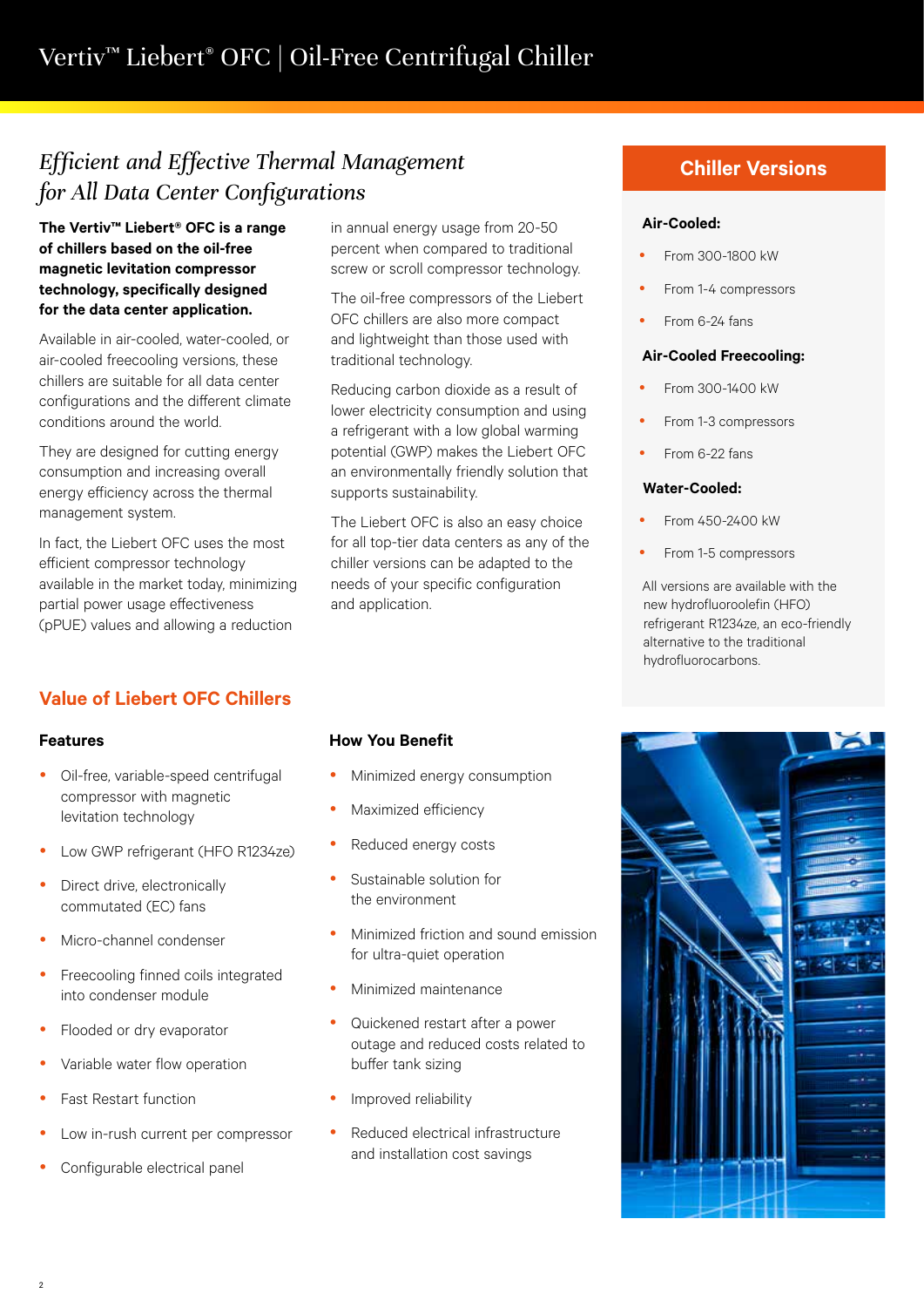



#### **Condenser**

Micro-channel design maximizes performance, reduces weight, and minimizes refrigerant charge in air-cooled versions, while shell and tube design increases heat transfer in water-cooled versions.

Flexible, configurable panel supports an array of electrical configurations, ensuring cooling continuity even after a power outage and includes automatic transfer switch (ATS), dual power supply, power factor capacitor, and ultracapacitor options.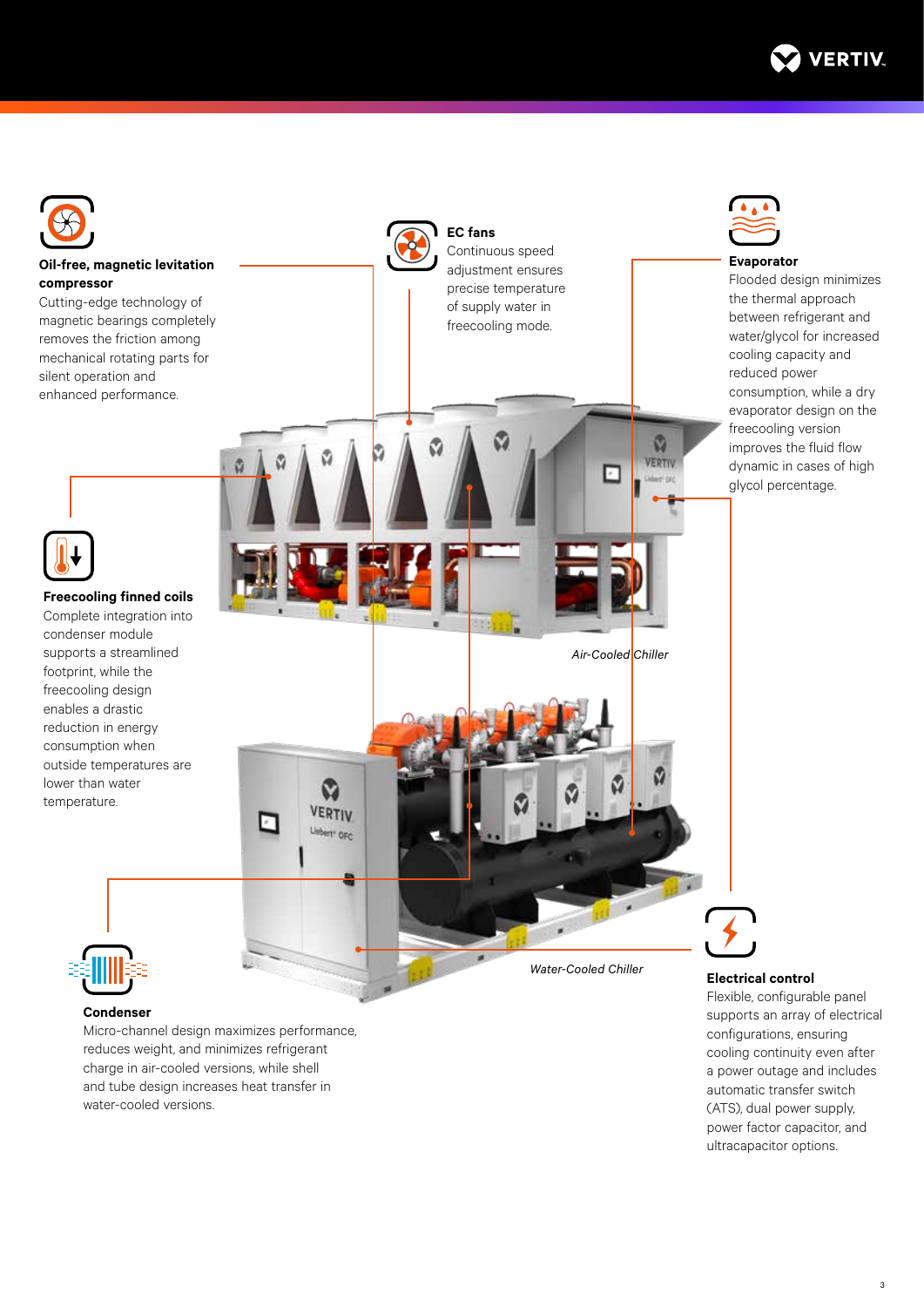## **Data center-centric design**



- Oil-free, variable speed drive centrifugal compressor uses cutting-edge magnetic levitation technology and is more compact and lightweight than traditional screw compressors
- Three versions are suitable for all data center configurations and include water-cooled, air-cooled, and air-cooled freecooling chillers
- Cooling capacities ranging from 300-2400 kW
- Fast Restart function allows a quick restart after a power outage for cooling continuity

### **Improved energy efficiency**



- Most efficient compressor technology available on the market
- Minimal pPUE for reduced operating costs related to electrical consumption
- Continuous speed adjustment of EC fans ensures precise temperature for supply water temperature in freecooling mode
- Shell and tube design of condenser in water-cooled version increases heat transfer for improved overall system efficiency
- Freecooling enables a drastic cut in energy consumption during colder outside temperatures
- Freecooling finned coils are completely integrated into condenser module for improved efficiency and the best possible footprint
- Flooded evaporator design minimizes the thermal approach between refrigerant and water/glycol for increased cooling capacity and decreased power consumption
- y Variable water flow lowers the pump's consumption when the cooling load decreases
- Micro-channel condenser used primarily with the air-cooled version maximizes performance, reduces weight, and minimizes refrigerant charge

## **Eco-friendly solution**



- Lower electrical consumption reduces carbon dioxide emissions
- HFO R1234ze refrigerant has a GWP measure that is close to zero

## **Better, quieter operation**



- Magnetic bearings eliminate the friction between mechanical rotating parts for silent running and more consistent unit performance over time
- Absence of friction and vibration makes the chiller 6-7 decibels quieter than comparable scroll or screw compressors
- Design of EC fans minimize sound emission

## **Versatile integration and control**



4

- Configurable electrical panel ensures the best reliability and cooling continuity for varied applications
- y Chiller is adaptable for each site, ensuring installation flexibility
- Low in-rush current value makes a reduction in electrical infrastructure possible for savings on installation costs
- y Variety of electrical panel or control options include ATS, dual power supply, power factor capacitor, and ultracapacitor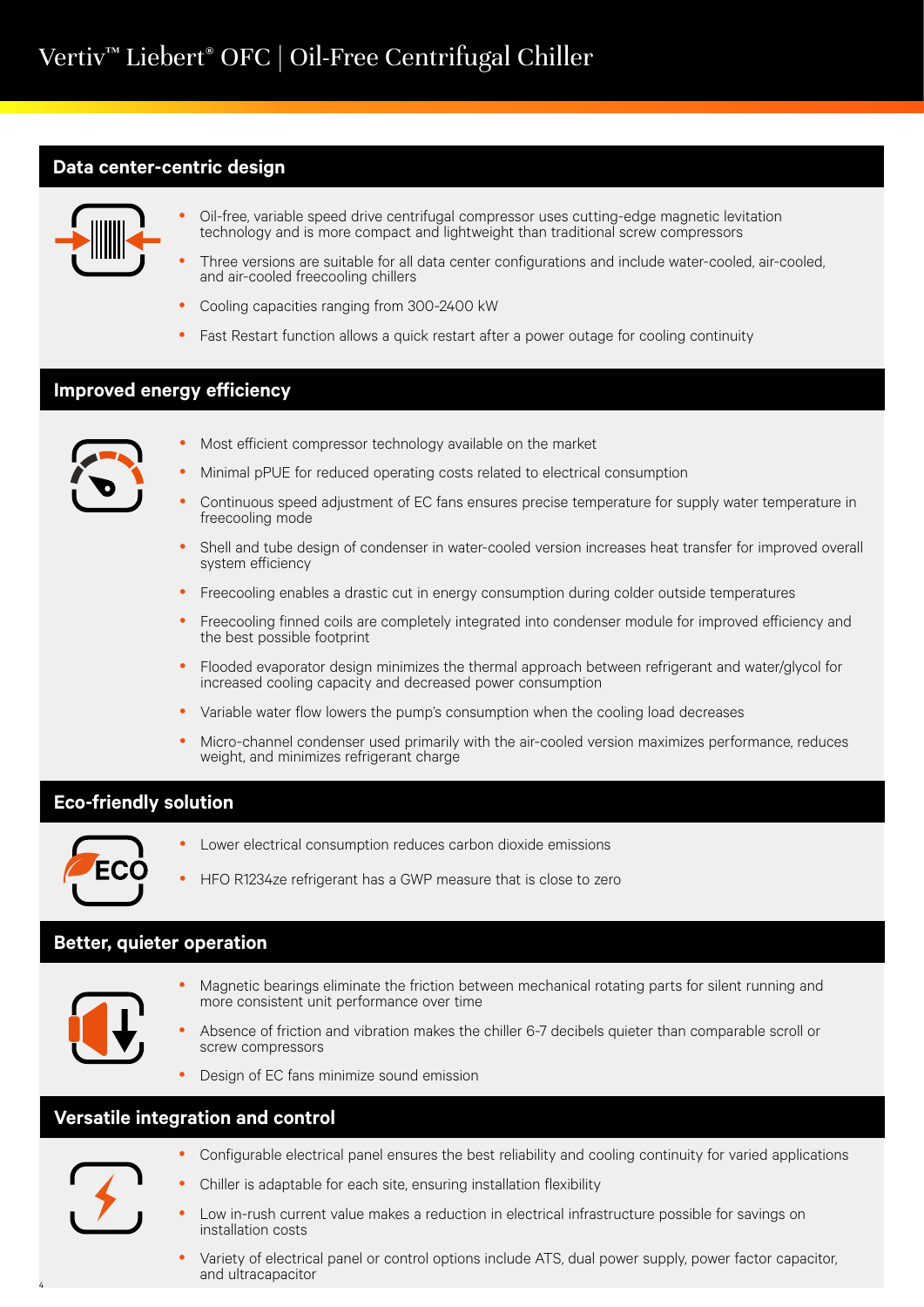

## **Rely on a Higher Level of Service Expertise for Thermal Management in Your Data Center**

*Who is better prepared to meet the service needs for your thermal management system than the company that pioneered the precision air conditioning market? We're a world leader in research and development of innovative products that protect mission-critical thermal applications and have supported data centers around the world for decades.*

Afterall, there's a vast difference in the expertise necessary to address the comfort cooling needs of a normal building and the thermal management needs of your sensitive and sophisticated data center. An incorrect repair procedure by improperly trained technicians, or the use of non-genuine parts, can have a profound effect on your equipment's performance, your data center's availability, and your energy costs.

The factory trained and certified technicians of Vertiv know the difference. We are equipped to maximize the performance and efficiency of your thermal management system as no one else can.

### **Supporting Your Business Around the Globe**

We bring our combination of strengths to life on a global scale, ensuring that we're able to serve you wherever you do business. Vertiv has the largest factorytrained service force with more than 2,700 field engineers. Our service team members are located in virtually every major country across the globe and are backed by more than 330 technical support/response personnel. This means that no matter where you operate, you are covered by the most knowledgeable engineers and technicians available, giving you peace of mind.

#### **Our Presence**

#### **Global**

Manuf. and Assembly Locations **28** Service Centers **250+** Service Field Engineers **2,650+** Technical Support/Response **300+** Customer Experience Centers/Labs **16**

# **US and Canada**

Manuf. and Assembly Locations **13** Service Centers **100+** Service Field Engineers **850+**  Technical Support/Response **120+** Customer Experience Centers/Labs **4**

#### **Latin America**

| Manuf. and Assembly Locations 1    |
|------------------------------------|
| Service Centers 20+                |
| Service Field Engineers 240+       |
| Technical Support/Response 20+     |
| Customer Experience Centers/Labs 2 |

## **Europe, Middle East And Africa**

Manuf. and Assembly Locations **9** Service Centers **70+** Service Field Engineers **590+** Technical Support/Response **90+** Customer Experience Centers/Labs **5**

#### **Asia Pacific**

Manuf. and Assembly Locations **5** Service Centers **60+** Service Field Engineers **970+** Technical Support/Response **80+** Customer Experience Centers/Labs **5**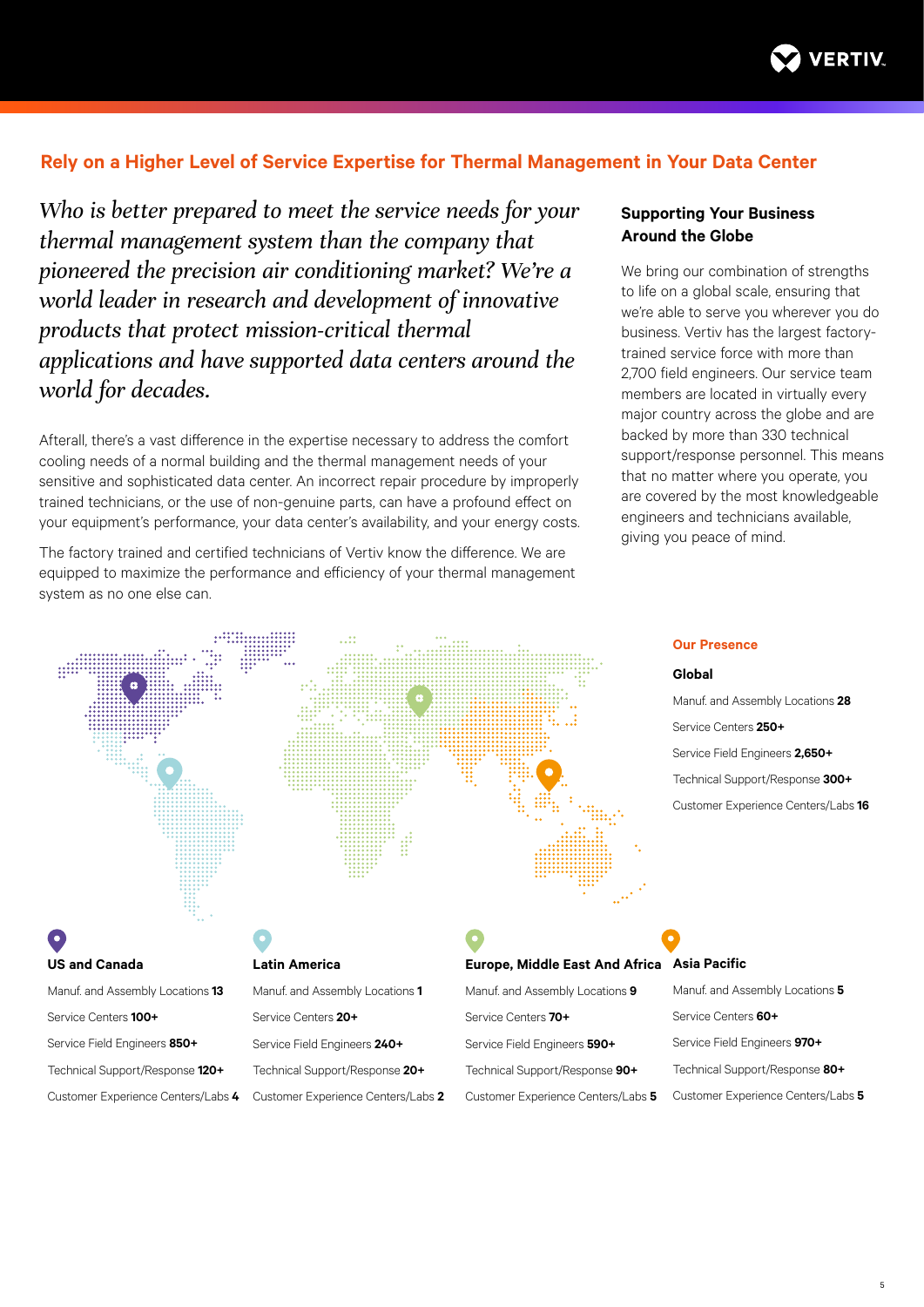# Vertiv™ Liebert® OFC | Oil-Free Centrifugal Chiller

| R1234ze                     | Air-Cooled<br><b>Chiller</b>  | <b>CTZ027W</b> | CTZ035Z      | <b>CTZ045W</b> | <b>CTZ065Z</b> | CTZ065W      | CTZ080Z    | <b>CTZ110Z</b> | <b>CTZ130Z</b> |
|-----------------------------|-------------------------------|----------------|--------------|----------------|----------------|--------------|------------|----------------|----------------|
| Air $35^{\circ}$ C<br>Water | Cooling capacity nom.<br>(kW) | 270            | 400          | 550            | 800            | 900          | 1150       | 1500           | 1600           |
|                             | EER                           | 5,47           | 5,45         | 5,20           | 5,38           | 5,04         | 5,23       | 5,10           | 5,16           |
| 26-20°C <sup>1</sup>        | Power input (kW)              | 49             | 73           | 106            | 149            | 179          | 220        | 294            | 310            |
|                             | GWP <sup>2</sup>              | <1             | $<$ 1        | $\leq$ 1       | <1             | $\leq$ 1     | <1         | <1             | $\leq$ 1       |
|                             | n. compressors                | 1              | $\mathbf{1}$ | $\overline{2}$ | 2              | 3            | 3          | 4              | 4              |
|                             | n. ref. circuit               | 1              | $\mathbf{1}$ | $\mathbf{1}$   | 1              | $\mathbf{1}$ | 1          | $\overline{2}$ | $\overline{2}$ |
| <b>Components</b>           | Power supply (V/ph/Hz)        | 400/3/50       | 400/3/50     | 400/3/50       | 400/3/50       | 400/3/50     | 400/3/50   | 400/3/50       | 400/3/50       |
|                             | Fans                          | 6              | 8            | 10             | 14             | 16           | 18         | 20             | 24             |
|                             | Evaporator                    | Flooded        | Flooded      | Flooded        | Flooded        | Flooded      | Flooded    | Flooded        | Flooded        |
|                             | Condenser                     | <b>MHE</b>     | <b>MHE</b>   | <b>MHE</b>     | <b>MHE</b>     | <b>MHE</b>   | <b>MHE</b> | <b>MHE</b>     | MHE            |
|                             | Length (mm)                   | 3460           | 4510         | 5560           | 7660           | 8760         | 9760       | 10810          | 12910          |
| <b>Dimensions</b>           | Width (mm)                    | 2250           | 2250         | 2250           | 2250           | 2250         | 2250       | 2250           | 2250           |
|                             | Height (mm)                   | 2540           | 2540         | 2540           | 2540           | 2540         | 2540       | 2540           | 2541           |
|                             |                               |                |              |                |                |              |            |                |                |

|                                                     | Freecooling<br><b>Chiller</b> | <b>FTZ020W</b> | <b>FTZ030Z</b> | <b>FTZ040W</b> | <b>FTZ050Z</b> | <b>FTZ060Z</b> | <b>FTZ090Z</b> | <b>FTZ105Z</b>                                                            | <b>FTZ120Z</b> |
|-----------------------------------------------------|-------------------------------|----------------|----------------|----------------|----------------|----------------|----------------|---------------------------------------------------------------------------|----------------|
| Air $35^{\circ}$ C<br><b>Ethylene</b><br>Glycol 30% | Cooling capacity nom.<br>(kW) | 250            | 400            | 500            | 650            | 800            | 950            | 1200                                                                      | 1400           |
|                                                     | EER                           | 4,66           | 4,64           | 4,61           | 4,56           | 4,48           | 4,75           | 4,41                                                                      | 4,42           |
| 26-20°C1                                            | Power input (kW)              | 54             | 86             | 109            | 143            | 179            | 200            | 272                                                                       | 317            |
|                                                     | ZET (°C)                      | 12             | 10,5           | 10,2           | 9,3            | 10,2           | 11,6           | 10                                                                        | 8,4            |
|                                                     | GWP <sup>2</sup>              | <1             | <1             | <1             | $\leq$ 1       | <1             | <1             | <1                                                                        | $\leq$ 1       |
|                                                     | n. compressors                | $\mathbf{1}$   | 1              | 1              | $\overline{2}$ | $\overline{2}$ | 3              | 3                                                                         | 4              |
|                                                     | n. ref. circuit               | $\mathbf{1}$   | 1              | $\mathbf{1}$   | 2              | 2              | 3              | 3                                                                         | 4              |
|                                                     | Power supply (V/ph/Hz)        | 400/3/50       | 400/3/50       | 400/3/50       | 400/3/50       | 400/3/50       | 400/3/50       | 400/3/50                                                                  | 400/3/50       |
| <b>Components</b>                                   | Fans                          | 6              | 8              | 10             | 12             | 16             | 22             | 24<br>Shell & Tube<br>Finned coil<br>Finned coil<br>12910<br>2250<br>2790 | 24             |
|                                                     | Evaporator                    | Shell & Tube   | Shell & Tube   | Shell & Tube   | Shell & Tube   | Shell & Tube   | Shell & Tube   |                                                                           | Shell & Tube   |
|                                                     | Condenser                     | Finned coil    | Finned coil    | Finned coil    | Finned coil    | Finned coil    | Finned coil    |                                                                           | Finned coil    |
|                                                     | Freecooling                   | Finned coil    | Finned coil    | Finned coil    | Finned coil    | Finned coil    | Finned coil    |                                                                           | Finned coil    |
|                                                     | Length (mm)                   | 3460           | 4510           | 5560           | 6610           | 8710           | 11860          |                                                                           | 12910          |
| <b>Dimensions</b>                                   | Width (mm)                    | 2250           | 2250           | 2250           | 2250           | 2250           | 2250           |                                                                           | 2250           |
|                                                     | Height (mm)                   | 2790           | 2790           | 2790           | 2790           | 2790           | 2790           |                                                                           | 2790           |

|                                 | <b>Water-Cooled</b><br><b>Chiller</b> | <b>WTZ025W</b> | <b>WTZ030Z</b> | WTZ040W        | <b>WTZ060Z</b> | <b>WTZ090Z</b> | <b>WTZ130Z</b> | <b>WTZ160Z</b>                                              | <b>WTZ210Z</b> |
|---------------------------------|---------------------------------------|----------------|----------------|----------------|----------------|----------------|----------------|-------------------------------------------------------------|----------------|
| <b>Cond. Water</b><br>35°C-40°C | Cooling capacity<br>nom. (kW)         | 250            | 350            | 500            | 700            | 1000           | 1300           | 1700                                                        | 2000           |
| Evap. Water                     | EER                                   | 7,81           | 8,06           | 7,31           | 7,95           | 8,12           | 8,73           | 8,53                                                        | 8,83           |
| $26 - 20^{\circ}C$ <sup>1</sup> | Power input (kW)                      | 32             | 43             | 68             | 88             | 123            | 149            | 199                                                         | 227            |
|                                 | GWP <sup>2</sup>                      | $\leq$ 1       | $<$ 1          | $<$ 1          | <1             | <1             | $<$ 1          | $\leq$ 1                                                    | $\leq$ 1       |
|                                 | n. compressors                        | $\mathbf{1}$   | $\mathbf{1}$   | $\overline{2}$ | $\overline{2}$ | 3              | 4              | 5                                                           | 6              |
|                                 | n. ref. circuit                       | $\mathbf{1}$   | и              |                | 1              | 1              | 1              | -1                                                          |                |
| <b>Components</b>               | Power supply (V/ph/Hz)                | 400/3/50       | 400/3/50       | 400/3/50       | 400/3/50       | 400/3/50       | 400/3/50       | 400/3/50<br>Flooded<br>Shell & Tube<br>6000<br>1600<br>2300 | 400/3/50       |
|                                 | Evaporator                            | Flooded        | Flooded        | Flooded        | Flooded        | Flooded        | Flooded        |                                                             | Flooded        |
|                                 | Condenser                             | Shell & Tube   | Shell & Tube   | Shell & Tube   | Shell & Tube   | Shell & Tube   | Shell & Tube   |                                                             | Shell & Tube   |
|                                 | Length (mm)                           | 2300           | 2800           | 3400           | 3400           | 4000           | 5700           |                                                             | 6700           |
| <b>Dimensions</b>               | Width (mm)                            | 1200           | 1000           | 1250           | 1250           | 1600           | 1600           |                                                             | 2100           |
|                                 | Height (mm)                           | 2000           | 1780           | 1960           | 2100           | 2200           | 2100           |                                                             | 2100           |

1 Preliminary Value - Declared according to EN 14511-2018

2 Global Warming Potential Value - Declared according to the 5th IPCC Assessment Report on Climate Change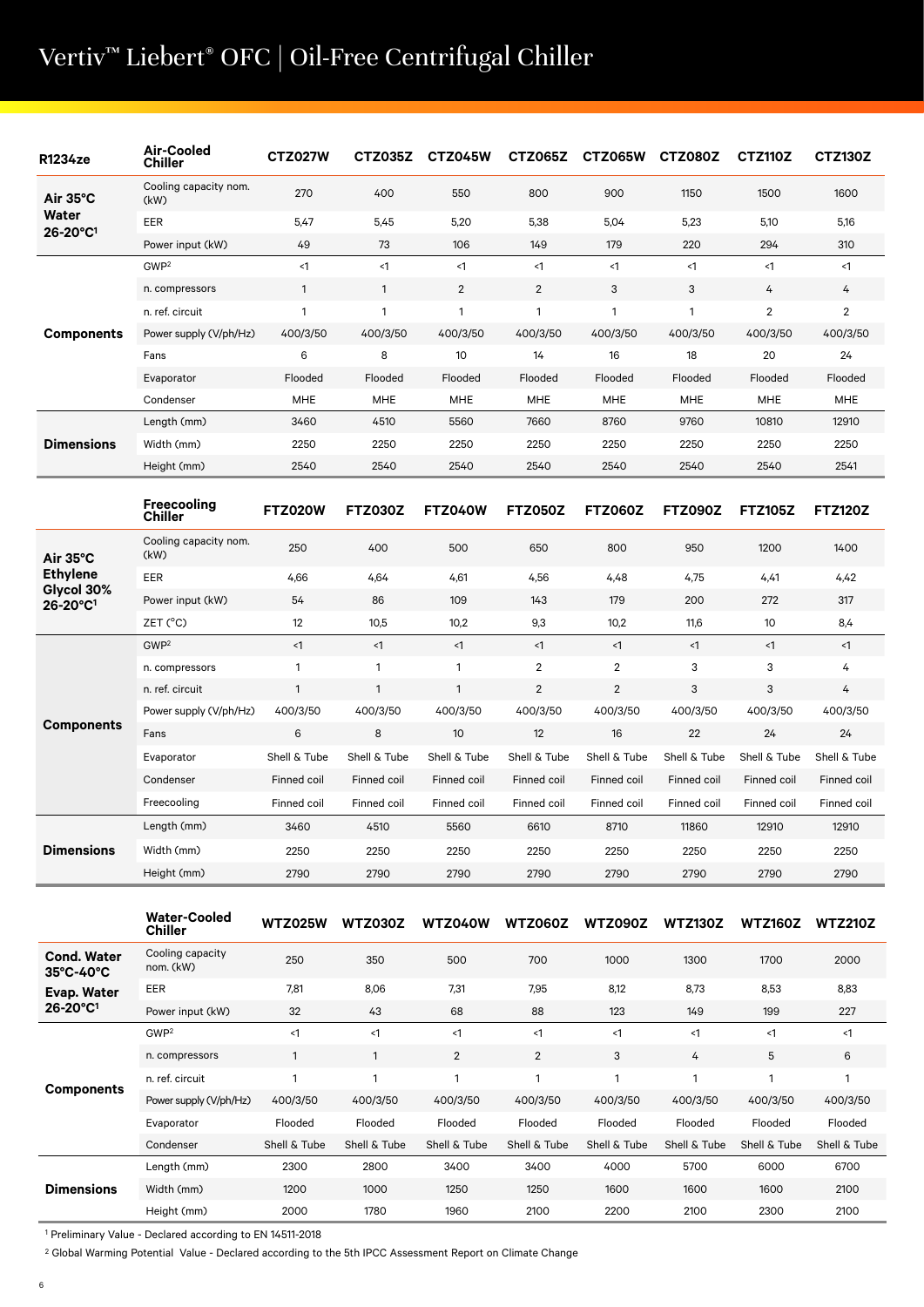

| R134a                                                                                                       | <b>Air-Cooled</b><br><b>Chiller</b> | <b>CT4026A</b> | <b>CT4040B</b>                                                                                                                                                                                                                                         | <b>CT4060A</b> | <b>CT4084B</b> | <b>CT4096A</b>                                                                                                                                                                                                                                                                                                                                                                                                                                                                                                                                                                                                                                           | <b>CT4110B</b> | <b>CT4128A</b>                                                                                                                                                                                                                                            | <b>CT4135B</b> |
|-------------------------------------------------------------------------------------------------------------|-------------------------------------|----------------|--------------------------------------------------------------------------------------------------------------------------------------------------------------------------------------------------------------------------------------------------------|----------------|----------------|----------------------------------------------------------------------------------------------------------------------------------------------------------------------------------------------------------------------------------------------------------------------------------------------------------------------------------------------------------------------------------------------------------------------------------------------------------------------------------------------------------------------------------------------------------------------------------------------------------------------------------------------------------|----------------|-----------------------------------------------------------------------------------------------------------------------------------------------------------------------------------------------------------------------------------------------------------|----------------|
| Air 35°C                                                                                                    | Cooling capacity nom.<br>(kW)       | 350            | 500                                                                                                                                                                                                                                                    | 700            | 1000           | 1100                                                                                                                                                                                                                                                                                                                                                                                                                                                                                                                                                                                                                                                     | 1400           | 1500                                                                                                                                                                                                                                                      | 1800           |
|                                                                                                             | EER                                 | 4,72           | 5,07                                                                                                                                                                                                                                                   | 5,03           | 5,21           | 5,06                                                                                                                                                                                                                                                                                                                                                                                                                                                                                                                                                                                                                                                     | 4,94           | 5,04                                                                                                                                                                                                                                                      | 4,90           |
|                                                                                                             | Power input (kW)                    | 74             | 99                                                                                                                                                                                                                                                     | 139            | 192            | 218                                                                                                                                                                                                                                                                                                                                                                                                                                                                                                                                                                                                                                                      | 284            | 298                                                                                                                                                                                                                                                       | 368            |
|                                                                                                             | GWP <sup>2</sup>                    | 1300           | 1300                                                                                                                                                                                                                                                   | 1300           | 1300           | 1300                                                                                                                                                                                                                                                                                                                                                                                                                                                                                                                                                                                                                                                     | 1300           | 1300<br>4<br>$\overline{2}$<br>400/3/50<br>24<br>Flooded<br><b>MHE</b><br>12910<br>2250<br>2525<br><b>FT4110B</b><br>1300<br>4,11<br>316<br>10<br>1300<br>3<br>3<br>400/3/50<br>22<br>Shell & Tube<br>Finned coil<br>Finned coil<br>11860<br>2250<br>2790 | 1300           |
|                                                                                                             | n. compressors                      | $\mathbf{1}$   | $\mathbf{1}$                                                                                                                                                                                                                                           | 2              | $\overline{2}$ | 3                                                                                                                                                                                                                                                                                                                                                                                                                                                                                                                                                                                                                                                        | 3              |                                                                                                                                                                                                                                                           | 4              |
|                                                                                                             | n. ref. circuit                     | $\mathbf{1}$   | $\mathbf{1}$                                                                                                                                                                                                                                           | $\mathbf{1}$   | 1              | $\mathbf{1}$                                                                                                                                                                                                                                                                                                                                                                                                                                                                                                                                                                                                                                             | $\mathbf{1}$   |                                                                                                                                                                                                                                                           | $\overline{2}$ |
| <b>Components</b>                                                                                           | Power supply (V/ph/Hz)              | 400/3/50       | 400/3/50                                                                                                                                                                                                                                               | 400/3/50       | 400/3/50       | 400/3/50                                                                                                                                                                                                                                                                                                                                                                                                                                                                                                                                                                                                                                                 | 400/3/50       |                                                                                                                                                                                                                                                           | 400/3/50       |
|                                                                                                             | Fans                                | 6              | 8                                                                                                                                                                                                                                                      | 12             | 16             | 18<br>20<br>Flooded<br>Flooded<br>Flooded<br><b>MHE</b><br><b>MHE</b><br><b>MHE</b><br>9760<br>8710<br>10810<br>2250<br>2250<br>2250<br>2525<br>2525<br>2525<br><b>FT4070B</b><br><b>FT4080B</b><br>700<br>850<br>950<br>4,44<br>4,37<br>4,58<br>158<br>195<br>207<br>10,2<br>9,7<br>10,8<br>1300<br>1300<br>1300<br>$\overline{2}$<br>$\overline{2}$<br>$\overline{2}$<br>$\overline{2}$<br>$\overline{2}$<br>$\overline{2}$<br>400/3/50<br>400/3/50<br>400/3/50<br>14<br>16<br>20<br>Shell & Tube<br>Shell & Tube<br>Finned coil<br>Finned coil<br>Finned coil<br>Finned coil<br>7660<br>8710<br>10810<br>2250<br>2250<br>2250<br>2790<br>2790<br>2790 |                | 24                                                                                                                                                                                                                                                        |                |
|                                                                                                             | Evaporator                          | Flooded        | Flooded                                                                                                                                                                                                                                                | Flooded        |                |                                                                                                                                                                                                                                                                                                                                                                                                                                                                                                                                                                                                                                                          | Flooded        |                                                                                                                                                                                                                                                           |                |
|                                                                                                             | Condenser                           | <b>MHE</b>     | <b>MHE</b>                                                                                                                                                                                                                                             | <b>MHE</b>     |                |                                                                                                                                                                                                                                                                                                                                                                                                                                                                                                                                                                                                                                                          |                |                                                                                                                                                                                                                                                           | <b>MHE</b>     |
|                                                                                                             | Length (mm)                         | 3460           | 4510                                                                                                                                                                                                                                                   | 6610           |                |                                                                                                                                                                                                                                                                                                                                                                                                                                                                                                                                                                                                                                                          |                |                                                                                                                                                                                                                                                           | 12910          |
| <b>Dimensions</b>                                                                                           | Width (mm)                          | 2250           | 2250                                                                                                                                                                                                                                                   | 2250           |                |                                                                                                                                                                                                                                                                                                                                                                                                                                                                                                                                                                                                                                                          |                |                                                                                                                                                                                                                                                           | 2250           |
|                                                                                                             | Height (mm)                         | 2525           | 2525                                                                                                                                                                                                                                                   | 2525           |                |                                                                                                                                                                                                                                                                                                                                                                                                                                                                                                                                                                                                                                                          |                |                                                                                                                                                                                                                                                           | 2525           |
|                                                                                                             | Freecooling<br><b>Chiller</b>       | <b>FT4026A</b> | <b>FT4035B</b>                                                                                                                                                                                                                                         | <b>FT4050A</b> | <b>FT4055A</b> |                                                                                                                                                                                                                                                                                                                                                                                                                                                                                                                                                                                                                                                          |                |                                                                                                                                                                                                                                                           | <b>FT4120B</b> |
| Air 35°C                                                                                                    | Cooling capacity nom.<br>(kW)       | 330            | 450                                                                                                                                                                                                                                                    | 600            |                |                                                                                                                                                                                                                                                                                                                                                                                                                                                                                                                                                                                                                                                          |                |                                                                                                                                                                                                                                                           | 1400           |
| Water                                                                                                       | EER                                 | 4,41           | 4,36                                                                                                                                                                                                                                                   | 4,54           |                |                                                                                                                                                                                                                                                                                                                                                                                                                                                                                                                                                                                                                                                          |                |                                                                                                                                                                                                                                                           | 3,99           |
|                                                                                                             | Power input (kW)                    | 75             | 103                                                                                                                                                                                                                                                    | 132            |                |                                                                                                                                                                                                                                                                                                                                                                                                                                                                                                                                                                                                                                                          |                |                                                                                                                                                                                                                                                           | 351            |
|                                                                                                             | ZET (°C)                            | 8,4            | 8,5                                                                                                                                                                                                                                                    | 10,2           |                |                                                                                                                                                                                                                                                                                                                                                                                                                                                                                                                                                                                                                                                          |                |                                                                                                                                                                                                                                                           | 9,1            |
|                                                                                                             | GWP <sup>2</sup> (kg)               | 1300           | 1300                                                                                                                                                                                                                                                   | 1300           |                |                                                                                                                                                                                                                                                                                                                                                                                                                                                                                                                                                                                                                                                          |                |                                                                                                                                                                                                                                                           | 1300           |
|                                                                                                             | n. compressors                      | $\mathbf{1}$   | $\mathbf{1}$                                                                                                                                                                                                                                           | $\overline{2}$ |                |                                                                                                                                                                                                                                                                                                                                                                                                                                                                                                                                                                                                                                                          | 3              |                                                                                                                                                                                                                                                           |                |
|                                                                                                             | n. ref. circuit                     | $\mathbf{1}$   | $\mathbf{1}$                                                                                                                                                                                                                                           | $\overline{2}$ |                |                                                                                                                                                                                                                                                                                                                                                                                                                                                                                                                                                                                                                                                          |                |                                                                                                                                                                                                                                                           | 3              |
|                                                                                                             | Power supply (V/ph/Hz)              | 400/3/50       | 400/3/50<br>400/3/50<br>6<br>8<br>12<br>Shell & Tube<br>Shell & Tube<br>Shell & Tube<br>Finned coil<br>Finned coil<br>Finned coil<br>Finned coil<br>Finned coil<br>Finned coil<br>3460<br>4510<br>6610<br>2250<br>2250<br>2250<br>2790<br>2790<br>2790 |                | 400/3/50       |                                                                                                                                                                                                                                                                                                                                                                                                                                                                                                                                                                                                                                                          |                |                                                                                                                                                                                                                                                           |                |
|                                                                                                             | Fans                                |                |                                                                                                                                                                                                                                                        |                |                |                                                                                                                                                                                                                                                                                                                                                                                                                                                                                                                                                                                                                                                          |                |                                                                                                                                                                                                                                                           | 22             |
|                                                                                                             | Evaporator                          | Shell & Tube   |                                                                                                                                                                                                                                                        |                |                |                                                                                                                                                                                                                                                                                                                                                                                                                                                                                                                                                                                                                                                          |                | Shell & Tube                                                                                                                                                                                                                                              |                |
|                                                                                                             | Condenser                           | Finned coil    |                                                                                                                                                                                                                                                        |                |                |                                                                                                                                                                                                                                                                                                                                                                                                                                                                                                                                                                                                                                                          |                |                                                                                                                                                                                                                                                           | Finned coil    |
|                                                                                                             | Freecooling                         | Finned coil    |                                                                                                                                                                                                                                                        |                |                |                                                                                                                                                                                                                                                                                                                                                                                                                                                                                                                                                                                                                                                          |                |                                                                                                                                                                                                                                                           | Finned coil    |
| 26-20°C <sup>1</sup><br><b>Ethylene</b><br>Glycol 30%<br>26-20°C1<br><b>Components</b><br><b>Dimensions</b> | Length (mm)                         |                |                                                                                                                                                                                                                                                        |                |                |                                                                                                                                                                                                                                                                                                                                                                                                                                                                                                                                                                                                                                                          |                |                                                                                                                                                                                                                                                           | 11860          |
|                                                                                                             | Width (mm)                          |                |                                                                                                                                                                                                                                                        |                |                |                                                                                                                                                                                                                                                                                                                                                                                                                                                                                                                                                                                                                                                          |                |                                                                                                                                                                                                                                                           | 2250           |
|                                                                                                             | Height (mm)                         |                |                                                                                                                                                                                                                                                        |                |                |                                                                                                                                                                                                                                                                                                                                                                                                                                                                                                                                                                                                                                                          |                |                                                                                                                                                                                                                                                           | 2790           |

|                                 | <b>Water-Cooled</b><br><b>Chiller</b> | <b>WT4040B</b> | <b>WT4060A</b> | <b>WT4080B</b> | <b>WT4090A</b> | <b>WT4120B</b> | <b>WT4150A</b> | <b>WT4160B</b>                                              | <b>WT4200B</b> |
|---------------------------------|---------------------------------------|----------------|----------------|----------------|----------------|----------------|----------------|-------------------------------------------------------------|----------------|
| <b>Cond. Water</b><br>35°C-40°C | Cooling capacity nom.<br>(kW)         | 450            | 700            | 950            | 1050           | 1400           | 1700           | 1900                                                        | 2400           |
| Evap. Water                     | EER                                   | 7,87           | 7,20           | 7,69           | 7,24           | 7,92           | 7,52           | 7,85                                                        | 7,7            |
| 26-20°C1                        | Power input (kW)                      | 57             | 97             | 124            | 145            | 177            | 226            | 242                                                         | 312            |
|                                 | GWP <sup>2</sup>                      | 1300           | 1300           | 1300           | 1300           | 1300           | 1300           | 1300                                                        | 1300           |
|                                 | n. compressors                        | 1              | $\overline{2}$ | $\overline{2}$ | 3              | 3              | 5              | 4                                                           | 5              |
|                                 | n. ref. circuit                       | 1              | 1              | 1              | 1              | 1              |                | 1                                                           | 1              |
| <b>Components</b>               | Power supply (V/ph/Hz)                | 400/3/50       | 400/3/50       | 400/3/50       | 400/3/50       | 400/3/50       | 400/3/50       | 400/3/50<br>Flooded<br>Shell & Tube<br>5700<br>1600<br>2200 | 400/3/50       |
|                                 | Evaporator                            | Flooded        | Flooded        | Flooded        | Flooded        | Flooded        | Flooded        |                                                             | Flooded        |
|                                 | Condenser                             | Shell & Tube   | Shell & Tube   | Shell & Tube   | Shell & Tube   | Shell & Tube   | Shell & Tube   |                                                             | Shell & Tube   |
|                                 | Length (mm)                           | 3000           | 3400           | 3400           | 4000           | 4000           | 6000           |                                                             | 6000           |
| <b>Dimensions</b>               | Width (mm)                            | 1000           | 1250           | 1250           | 1600           | 1600           | 1600           |                                                             | 1600           |
|                                 | Height (mm)                           | 1960           | 2100           | 2100           | 2200           | 2200           | 2300           |                                                             | 2300           |

<sup>1</sup> Preliminary Value - Declared according to EN 14511-2018

2 Global Warming Potential Value - Declared according to the 5th IPCC Assessment Report on Climate Change